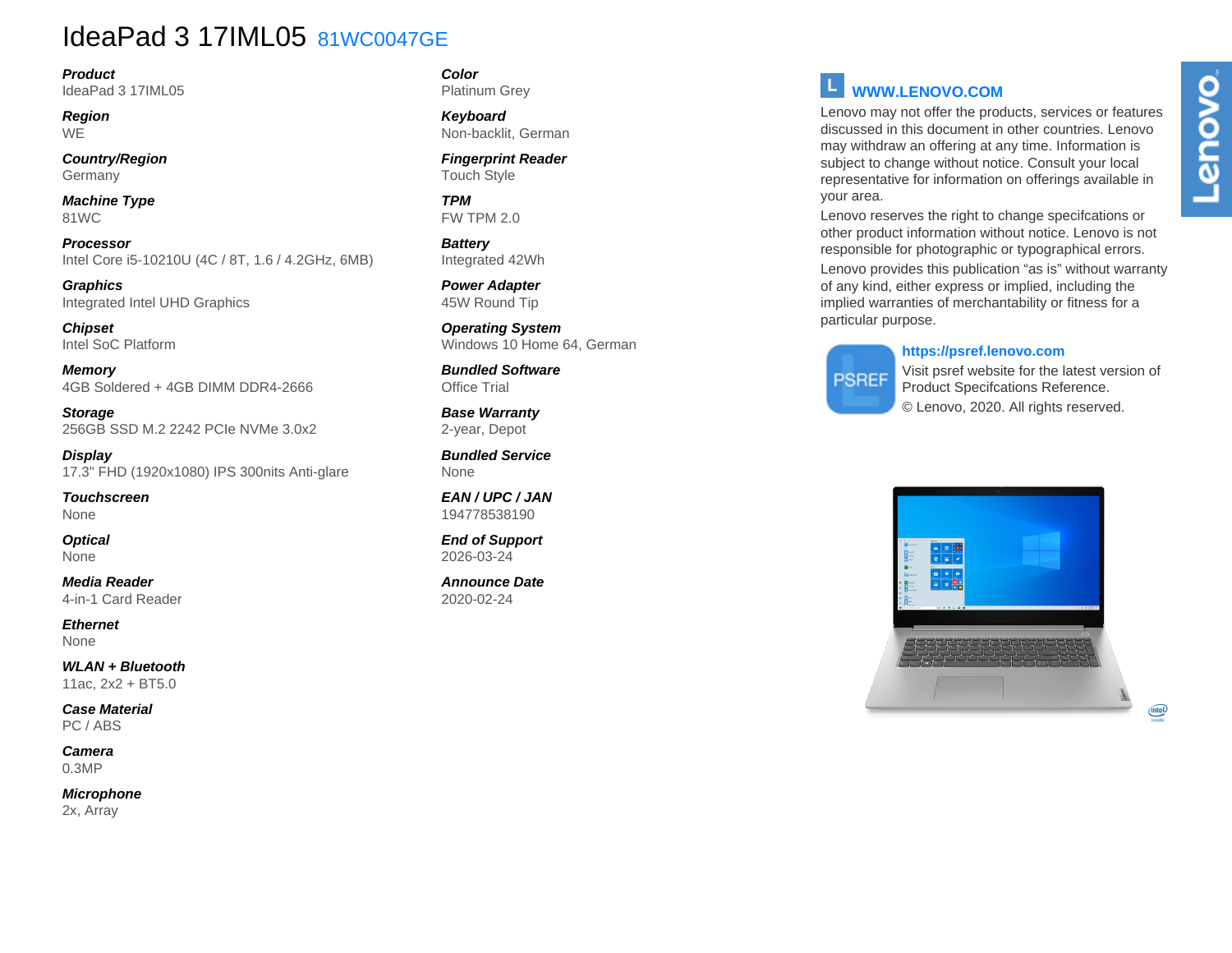# **IdeaPad 3 17IML05 Platform Specifications** *Product Specifications Reference (PSREF)*

| Processor                          | Intel® Pentium® Gold Processor or 10th Generation Intel Core™ i3 / i5 / i7 Processor Media reader                                                          |                |                |                                         |           |            |                    |                       | Ports                                                                                                                                                       | 4-in-1 reader (MMC, SD, SDHC, SDXC)<br>One USB 2.0, two USB 3.1 Gen 1, HDMI 1.4b,<br>headphone / microphone combo jack,<br>4-in-1 media reader (MMC, SD, SDHC, SDXC), AC power adapter jack<br>* Depending on many factors, actual data transfer speed may be lower than theoretical speed |
|------------------------------------|------------------------------------------------------------------------------------------------------------------------------------------------------------|----------------|----------------|-----------------------------------------|-----------|------------|--------------------|-----------------------|-------------------------------------------------------------------------------------------------------------------------------------------------------------|--------------------------------------------------------------------------------------------------------------------------------------------------------------------------------------------------------------------------------------------------------------------------------------------|
|                                    | Processor                                                                                                                                                  | # of           | # of           | <b>Base</b>                             | Max Turbo |            | Cache Memory Types | Processor<br>Graphics |                                                                                                                                                             |                                                                                                                                                                                                                                                                                            |
|                                    | Number<br>Pentium Gold                                                                                                                                     |                |                | Cores   Threads   Frequency   Frequency |           |            |                    |                       |                                                                                                                                                             |                                                                                                                                                                                                                                                                                            |
|                                    | 6405U                                                                                                                                                      | $\overline{2}$ | $\overline{4}$ | $2.4$ GHz                               |           | 2MB        | DDR4-2400          |                       | Camera                                                                                                                                                      |                                                                                                                                                                                                                                                                                            |
|                                    | i3-10110U                                                                                                                                                  | $\overline{2}$ | $\overline{4}$ | $2.1$ GHz                               | 4.1 GHz   | 4MB        | DDR4-2666          | Intel UHD<br>Graphics | Audio support                                                                                                                                               | 0.3MP with privacy shutter, fixed focus, with dual array microphone<br>HD Audio, Dolby Audio <sup>™</sup> , stereo speakers, 1.5W x 2,<br>dual array microphone, headphone / microphone combo jack                                                                                         |
|                                    | i5-10210U<br>Δ<br>i7-10510U                                                                                                                                |                | 8              | $1.6$ GHz<br>1.8 GHz                    | 4.2 GHz   | 6MB<br>8MB |                    |                       |                                                                                                                                                             |                                                                                                                                                                                                                                                                                            |
|                                    |                                                                                                                                                            |                |                |                                         | 4.9 GHz   |            |                    |                       | Keyboard                                                                                                                                                    | 6-row, multimedia Fn keys, numeric keypad<br>Buttonless Mylar surface multi-touch touchpad                                                                                                                                                                                                 |
| Graphics                           | Intel UHD Graphics in processor only, or<br>Intel UHD Graphics in processor and                                                                            |                |                |                                         |           |            |                    |                       | Touchpad                                                                                                                                                    |                                                                                                                                                                                                                                                                                            |
|                                    | NVIDIA <sup>®</sup> GeForce® MX130 or MX330, 2GB GDDR5 memory;                                                                                             |                |                |                                         |           |            |                    |                       | Security<br>Security chip                                                                                                                                   | Power-on password, hard disk password, supervisor password<br>Firmware TPM 2.0 integrated in chipset<br>Fingerprint reader Optional: Touch style fingerprint reader on power button                                                                                                        |
|                                    | supports external digital monitor via HDMI;                                                                                                                |                |                |                                         |           |            |                    |                       |                                                                                                                                                             |                                                                                                                                                                                                                                                                                            |
|                                    | supports dual independent display;<br>Max resolution: 4096x2160@30Hz (HDMI)                                                                                |                |                |                                         |           |            |                    |                       | <b>Battery</b>                                                                                                                                              | Integrated Li-ion 42Wh or 56Wh battery,<br>supports Rapid Charge (charge up to 80% in 1hr) with 65W AC adapter<br>MobileMark <sup>®</sup> 2014: 9 hr (42Wh), 11 hr (56Wh)<br>* Battery life varies significantly with settings, usage, & other factors                                     |
| Chipset                            | Intel SoC (System on Chip) platform                                                                                                                        |                |                |                                         |           |            |                    |                       | Max battery life                                                                                                                                            |                                                                                                                                                                                                                                                                                            |
| Memory                             | 12GB max / 2400MHz DDR4 (Pentium Gold model) or                                                                                                            |                |                |                                         |           |            |                    |                       |                                                                                                                                                             |                                                                                                                                                                                                                                                                                            |
|                                    | 2666MHz DDR4 (Core model),<br>4GB memory soldered to systemboard, one DDR4 SO-DIMM socket                                                                  |                |                |                                         |           |            |                    |                       | AC adapter                                                                                                                                                  | 45W or 65W round tip AC adapter                                                                                                                                                                                                                                                            |
| Display                            | One of the following, configurable by model:                                                                                                               |                |                |                                         |           |            |                    |                       | Preload (opt)                                                                                                                                               | Preloaded operating system<br>• Windows <sup>®</sup> 10 Home 64<br>• Windows 10 Home in S mode<br>• Windows 10 Pro 64                                                                                                                                                                      |
|                                    | • 17.3" (439mm) HD+ (1600x900), anti-glare, LED backlight, 250 nits,                                                                                       |                |                |                                         |           |            |                    |                       |                                                                                                                                                             |                                                                                                                                                                                                                                                                                            |
|                                    | 16:9 aspect ratio<br>• 17.3" (439mm) FHD (1920x1080), anti-glare, LED backlight, IPS, 300 nits,                                                            |                |                |                                         |           |            |                    |                       |                                                                                                                                                             |                                                                                                                                                                                                                                                                                            |
|                                    | 16:9 aspect ratio                                                                                                                                          |                |                |                                         |           |            |                    |                       |                                                                                                                                                             | Preloaded applications (only some listed)<br>• Microsoft Office 365 Home                                                                                                                                                                                                                   |
| Multi-touch                        | None                                                                                                                                                       |                |                |                                         |           |            |                    |                       |                                                                                                                                                             | • Microsoft Office 365 Personal                                                                                                                                                                                                                                                            |
| Storage                            | Up to 2 drives (one HDD and one M.2 SSD):                                                                                                                  |                |                |                                         |           |            |                    |                       |                                                                                                                                                             | • Microsoft Office Trial (with 30-day license)<br>• Microsoft Office Home and Student 2019                                                                                                                                                                                                 |
|                                    | • HDD / SATA 6.0Gb/s, 2.5" wide, 7mm high<br>• M.2 2242 SSD / PCIe NVMe, PCIe 3.0 x 2, 16Gb/s                                                              |                |                |                                         |           |            |                    |                       |                                                                                                                                                             | • Microsoft Office Home and Business 2019                                                                                                                                                                                                                                                  |
|                                    | • M.2 2280 SSD / PCIe NVMe, PCIe 3.0 x 4, 32Gb/s                                                                                                           |                |                |                                         |           |            |                    |                       |                                                                                                                                                             | • Microsoft Office Professional 2019                                                                                                                                                                                                                                                       |
| Optical                            | None                                                                                                                                                       |                |                |                                         |           |            |                    |                       | One of the following, configurable by model:<br>Limited warranty<br>• 1-year depot repair service<br>• 1-year depot with 2-year system board repair service |                                                                                                                                                                                                                                                                                            |
| Ethernet                           | None                                                                                                                                                       |                |                |                                         |           |            |                    |                       |                                                                                                                                                             |                                                                                                                                                                                                                                                                                            |
| $WLAN +$<br>Bluetooth <sup>™</sup> | One of the following, configurable by model:<br>$\bullet$ 802.11ac 2x2 Wi-Fi $+$ Bluetooth 5.0, M.2 Card<br>• 802.11ax 2x2 Wi-Fi + Bluetooth 5.0, M.2 Card |                |                |                                         |           |            |                    |                       |                                                                                                                                                             | • 2-year/1-yr battery depot repair service                                                                                                                                                                                                                                                 |
|                                    |                                                                                                                                                            |                |                |                                         |           |            |                    |                       | Environment                                                                                                                                                 | ENERGY STAR <sup>®</sup> 8.0; RoHS-compliant; ErP lot3                                                                                                                                                                                                                                     |
| <b>Dimensions</b>                  | WxDxH: 15.83" x 11.07" x 0.78"; 402mm x 281.25mm x 19.9mm<br>4.85 lb / 2.2 kg<br>Abyss blue or platinum grey<br>PC/ABS plastic                             |                |                |                                         |           |            |                    |                       |                                                                                                                                                             |                                                                                                                                                                                                                                                                                            |
| Weight<br>Case color               |                                                                                                                                                            |                |                |                                         |           |            |                    |                       |                                                                                                                                                             |                                                                                                                                                                                                                                                                                            |
| Case material                      |                                                                                                                                                            |                |                |                                         |           |            |                    |                       |                                                                                                                                                             |                                                                                                                                                                                                                                                                                            |

Note: The specifications above may not be available in all regions.

Lenovo<br>February 2020